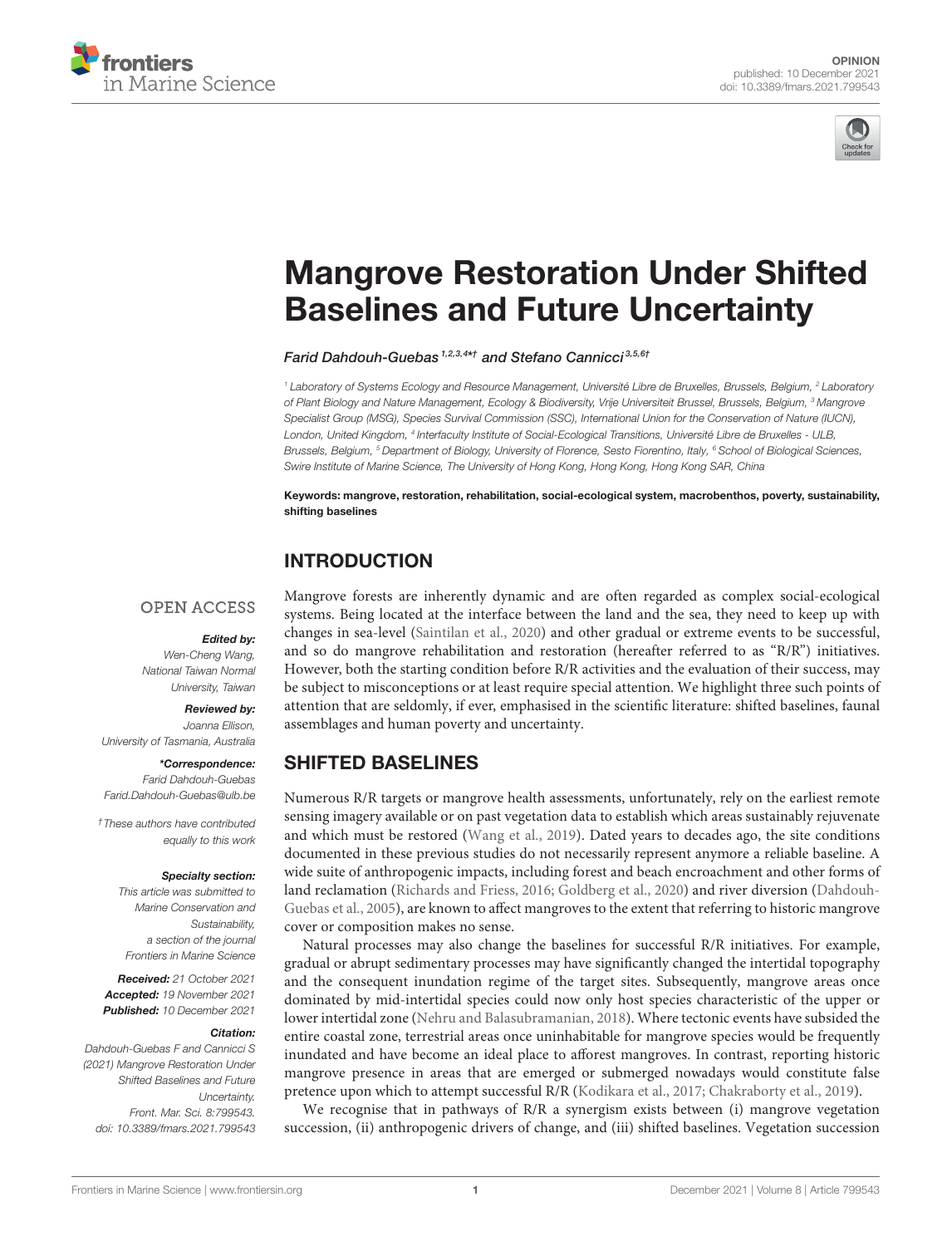

FIGURE 1 | The Sri Lankan tree climbing crab Perisesarma dussumieri, here on a Rhizophora apiculata mangrove tree. The invertebrate faunal community in Sri Lankan mangroves has an extremely high level of functional vulnerability, suggesting a potentially rapid decrease of functional diversity [\(Cannicci et al., 2021\)](#page-3-8).

<span id="page-1-0"></span>in mangroves involves rapid or slow changes from pioneering species to climax vegetation and their complex interactions with the natural environment [\(Berger et al., 2006\)](#page-2-0). Biotic and abiotic drivers, including for example plant-animal interactions [\(Cannicci et al., 2008\)](#page-3-9), changes in sea-level and geomorphology [\(Ellison, 2019;](#page-3-10) [Rogers et al., 2019\)](#page-3-11), or extreme events (Abhik et al., [2021\)](#page-2-1) can return a mangrove forest back to a previous successional stage. In addition, anthropogenic drivers of rapid or gradual ongoing change can strongly interact with development, growth and succession of mangrove plant communities [\(Dahdouh-Guebas and Koedam, 2002\)](#page-3-12). But we draw specific attention to the shifted baselines, which forms a third type of complexity. We advocate that mangrove R/R targets should rely on the local conditions at the time of restoration and should be planned with the intention to build resilience under certain and sometimes even imminent change. In addition to these shifted or shifting baselines, the complexity of mangroves warrants that R/R targets transcend mere numbers of seedlings planted in Guinness World Records style (Guinness World Records, [2012\)](#page-3-13). Instead, they should integrate objectively verifiable indicators of ecosystem functioning and service provision, including proxies of thriving or deteriorating faunistic assemblages (e.g., macrobenthos) and human communities (e.g., poverty, land tenure conflicts).

## CRABS CANNOT BE PLANTED

Mangroves do not only host a unique tree diversity but an equally unique set of resident and visiting faunal communities such as mangrove crab assemblages that are adapted to intertidal life. These macrobenthic communities act as ecosystem engineers and enhance the oxygenation and bioturbation of the soil, which in turn contributes to habitat creation through soil accretion, composition and biogeochemistry and to viability of mangrove trees and associated organisms. The faunal components are thus critical for mangrove ecosystem service provision.

We emphasise that the presence of viable faunal assemblages, and by extension other biotic ecosystem components, is the result of a slow recruitment conditional of successful R/R of mangrove vegetation, i.e., they are not "planted" along with the trees. Considering their redundancy-vulnerability relationship (**[Figure 1](#page-1-0)**), a lack of recruitment of invertebrate fauna, leading to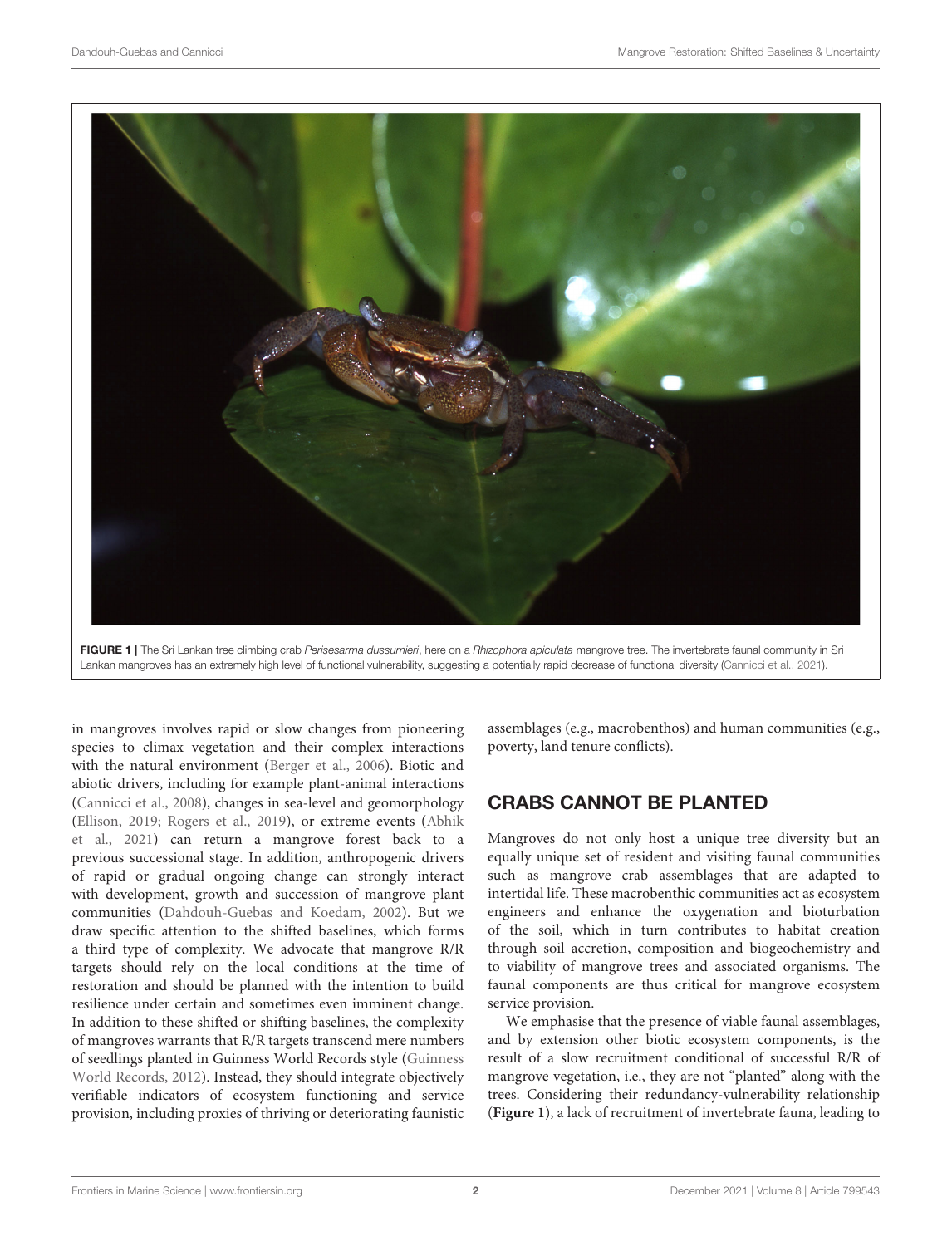a low diversity, could result in significant negative consequences in the viability and resilience of rehabilitated mangrove forests, and cascading effects for adjacent ecosystems [\(Cannicci et al.,](#page-3-8) [2021\)](#page-3-8). Therefore, R/R targets should consider the selection of sites connected to healthy mangroves in which faunal communities can act as source populations. The latter is an example of panarchy, known to play an important role in the resilience of an ecosystem through the so-called "remember" process. This process enables undisturbed adjacent forest patches help a focal recovering patch "remember" what a functional mangrove forest is [\(Dahdouh-Guebas et al., 2021\)](#page-3-14). However, shifted baselines could make it impossible to reach R/R targets in terms of macrobenthic recruitment, for example in areas that are continuously flooded [\(Nehru and Balasubramanian, 2018\)](#page-3-5).

## MANGROVE RESTORATION IS NOT ALWAYS A PRIORITY FOR POOR PEOPLE

In current times of change and uncertainty, people living within and adjacent to mangrove forests are often struggling to make a living. Quite often, mangrove conservation, or restoration, are unfortunately not a priority under these poverty conditions, bringing daily food to the family and enhanced well-being is [\(Kibria et al., 2019\)](#page-3-15)! Even when local villagers recognise the benefits of mangrove ecosystem functions, goods and services, projects that bring economic security, however short-term they might be, have been prioritised over mangrove conservation in some countries [\(Foell et al., 1999;](#page-3-16) [Dahdouh-Guebas et al., 2002;](#page-3-17) [Richards and Friess, 2016\)](#page-3-2). Uncertainty about uncontrollable events such as climate change, natural hazards and the COVID-19 pandemic further contribute to poverty on the one hand and to lack of motivation to practise conservation and R/R activities on the other hand [\(Vandebroek et al., 2020;](#page-3-18) Boongaling Agaton and Azcuna Collera, [2022\)](#page-2-2).

In addition to the community ecological "health" considerations in terms of flora, fauna and microbiota, the socio-economic setting should equally be healthy and resilient. Community-based R/R efforts only make sense if the social, human and financial capital to maintain and renew the recovering sites are guaranteed. However, as evidenced from peer-reviewed literature, the latter forms of capital are among the least studied in mangrove social-ecological systems (Faridah-Hanum et al., [2019\)](#page-3-19). Documentation of cash-flow profiling of mangrove goods [\(Satyanarayana et al., 2021\)](#page-3-20) or of land tenure conflicts [\(Lovelock and Brown, 2019\)](#page-3-21) are a few examples of social science studies that may help reveal and avoid social conflicts in mangrove R/R initiatives.

#### **REFERENCES**

<span id="page-2-1"></span>Abhik, S., Hope, P., Hendon, H. H., Hutley, L. B., Johnson, S., Drosdowsky, W., et al. (2021). Influence of the 2015–2016 El Niño on the record-breaking mangrove dieback along northern Australia coast. Sci. Rep. [11:20411. doi: 10.1038/s41598-021-99](https://doi.org/10.1038/s41598-021-99313-w) 313-w

# DISCUSSION AND CONCLUSION

Mangrove shorelines are essential for human well-being, but despite conservation optimism [\(Friess et al., 2020\)](#page-3-22), efforts to restore them in a holistic framework have been largely unsuccessful. We emphasise that "before and after"-assessments are paramount in the success of R/R initiatives, yet they often remain disregarded. We advocate that R/R projects should always include the following prior assessments:

- a thorough assessment of current ecological and environmental conditions that enable mangrove trees to grow in the R/R sites selected for (re)afforestation;
- a nearby source site from which newly planted mangroves can recruit associated invertebrates, but also micro-organisms and even mangrove propagules from non-planted species;
- a social, human and financial capital aimed at medium to long-term resilience.

## AUTHOR CONTRIBUTIONS

All authors listed have made a substantial, direct, and intellectual contribution to the work and approved it for publication.

#### FUNDING

FD-G was supported by the Belgian National Science Foundation FNRS (FNRS-FRFC MIS F.4508.11 and FNRS-PDR T.0262.18), the Belgian Federal Science Policy Office's project MAMAFOREST: MAnaging MAngrove Forests with Optical and Radar Environmental SaTellites (BELSPO, SR/00/323), and the Flemish Interuniversity Council for University Development Cooperation GREENDYKE: The use of natural barriers for coastal protection in Sri Lanka Project (ZEIN2008PR347). SC was supported by the Hong Kong Government Environment and Conservation Fund Project 69/2016 and by internal HKU Research Assessment Exercise improvement funds and seed funds. FD-G and SC were supported by the Erasmus Mundus Masters Course/Joint Master Degree in Tropical Biodiversity and Ecosystems (TROPIMUNDO).

## ACKNOWLEDGMENTS

The authors thank the many colleagues, students, and collaborators for their invaluable help in the field and for fruitful discussion and constructive criticisms throughout the years. The authors also thank the reviewers for their constructive peer-review.

- <span id="page-2-0"></span>Berger, U., Adams, M., Grimm, V., and Hildenbrandt, H. (2006). Modelling secondary succession of neotropical mangroves: Causes and consequences of growth reduction in pioneer species. Perspect. Plant Ecol. Evol. Syst. 7, 243–252. doi: [10.1016/j.ppees.2005.08.001](https://doi.org/10.1016/j.ppees.2005.08.001)
- <span id="page-2-2"></span>Boongaling Agaton, C., and Azcuna Collera, A. (2022). Now or later? Optimal timing of mangrove rehabilitation under climate change uncertainty. For. Ecol. Manag. 503:119739. doi: [10.1016/j.foreco.2021.119739](https://doi.org/10.1016/j.foreco.2021.119739)